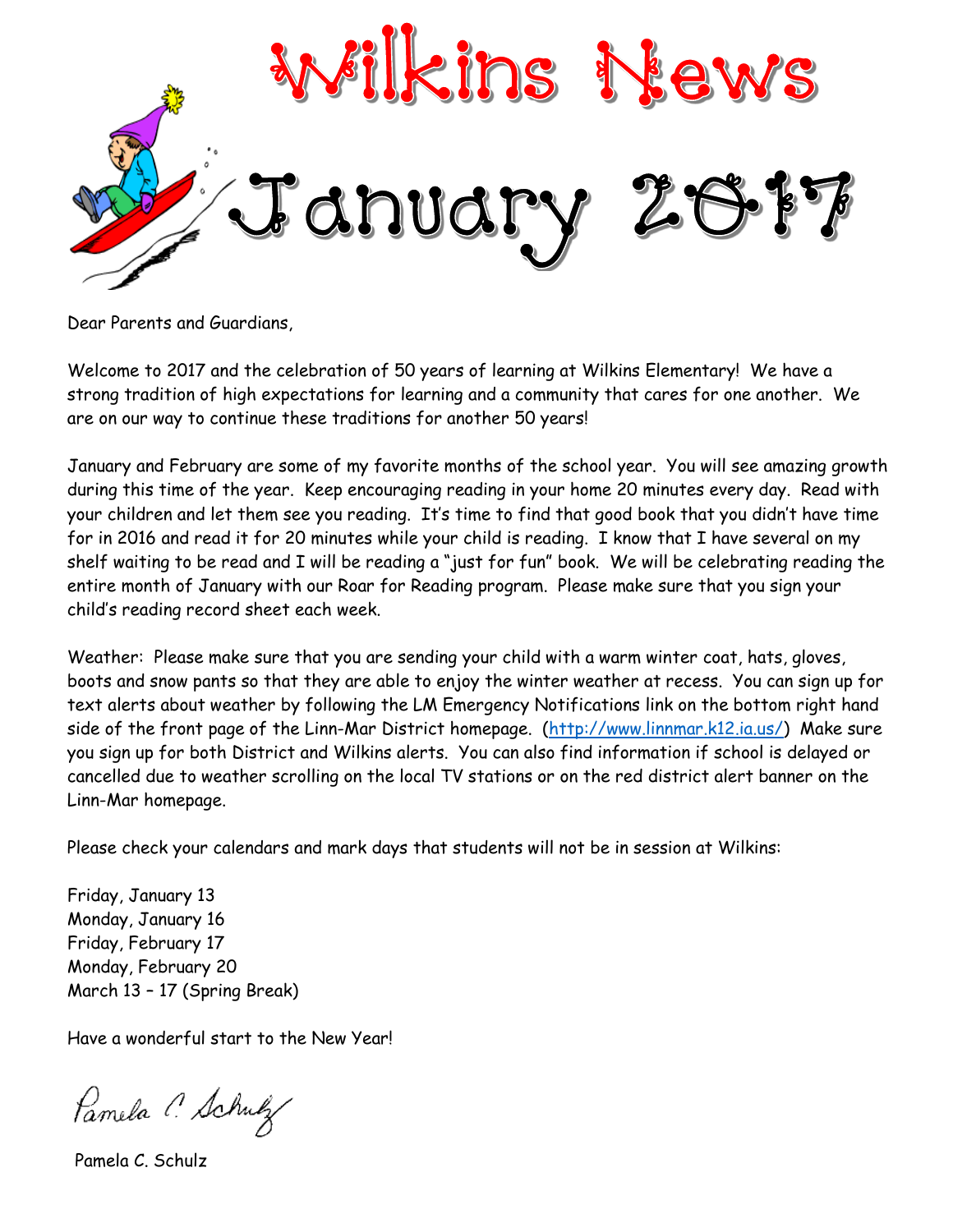

In December, our school wide reward was watching, The Polar Express, movie in the gym! Some students were randomly chosen to a special VIP screening of the movie complete with popcorn! We also had several surprise paw draws in December! Paw prints were randomly drawn for children to decorate gingerbread houses and make reindeer trail mix. This month, we will take time in our classrooms to reteach some of our Wilkins Way behaviors so that we will be off to a great start in 2017!



Reminder Crossing Guard Change: There will be no crossing quard on duty at the 35<sup>th</sup> Street/McGowan intersection, during the morning time frame. There will still be a crossing guard at this intersection for the after school time frame. This change will continue through the winter season. We will go back to having the morning crossing guard at this intersection in the Spring.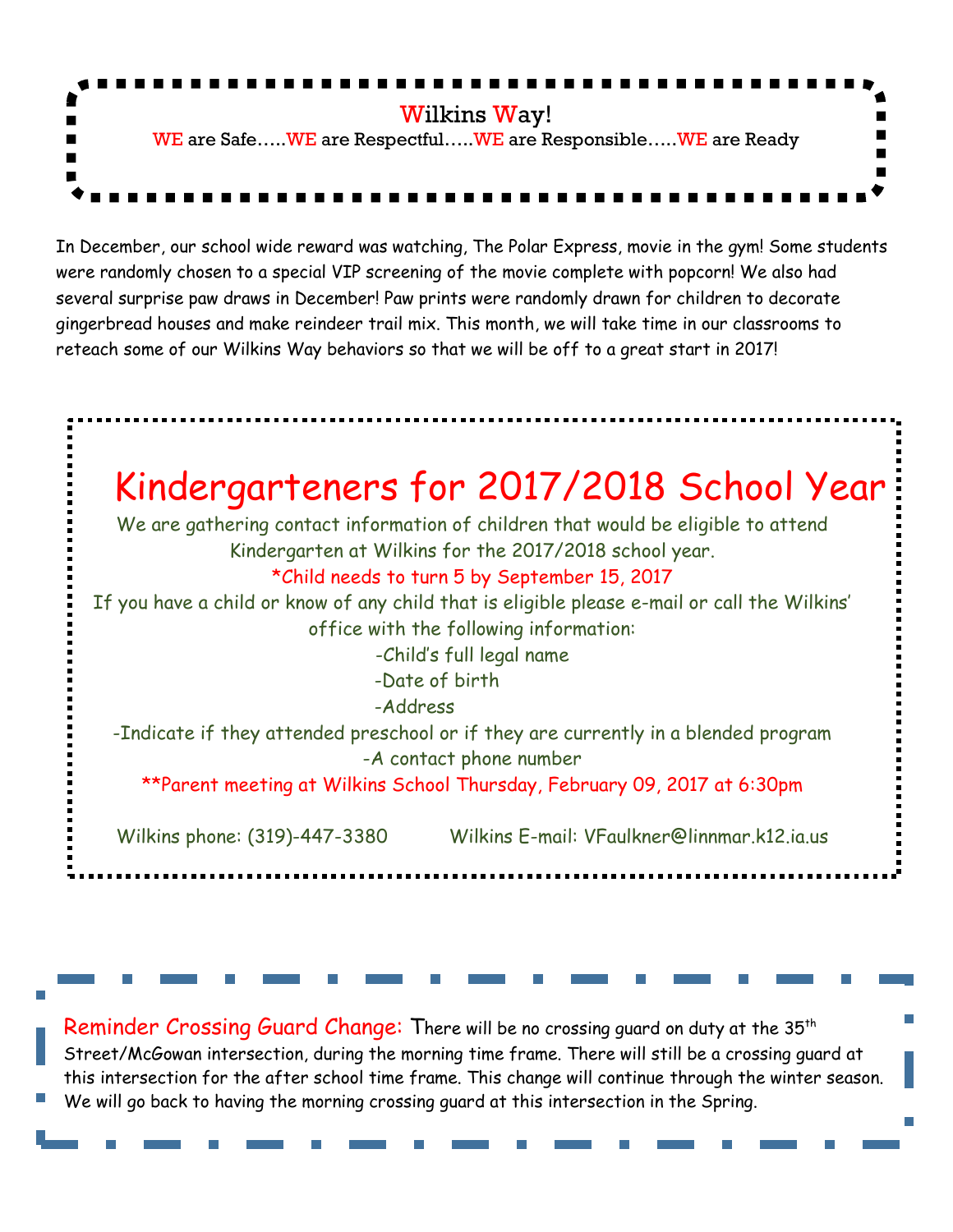The Wilkins staff would like to send a huge Thank-you out to our PTO and anyone who helped donate or helped in some way. We appreciate the special lounge decorations, the delicious holiday lunch and the gift cards for the staff. You make a difference for us. Thank you!



## **Grade Level News**



**Kindergarten:** It is hard to believe that it is almost Christmas! This year is going by quickly! The kids have been working hard on their math concepts. We have been

working on simple addition using our "gus the plus riddle" to solve our story problems. We have been using non-standard units of measurement. The kids have enjoyed measuring objects with unifix cubes, paper clips and math manipulatives. We have seen huge improvements in writing our numbers 0-20. Writing: The kids are starting to soar with their writing skills. They are beginning to hear all of the sounds in the words and apply it to their writing. We will continue to work on our writing by creating stories that have a beginning, middle and end.

**First Grade:** The first graders have been hard at work, reading lots of stories both in large group and in smaller guided reading groups. We are now on our fifteenth lesson of Journeys, and we are getting more high frequency words and harder spelling words. In math, we have been working on place value (tens and ones), greater than/less than/equal to, and comparing animal weights. We have also been reviewing some previously taught concepts. We now have a daily "math message" that we solve. We are really enjoying our science unit of Sound and Light. We have used tuning forks, sound drop chambers, a sound generator, and we've gone outside to listen for sounds. One of our favorite experiments was when we used the tuning forks to feel and hear the vibrations! We also had a lot of fun trying to match sounds to our partner's when we dropped items into the sound chambers. And the sound generator really showed us how vibrations travel through the air when it made rice "dance" on a plastic lid!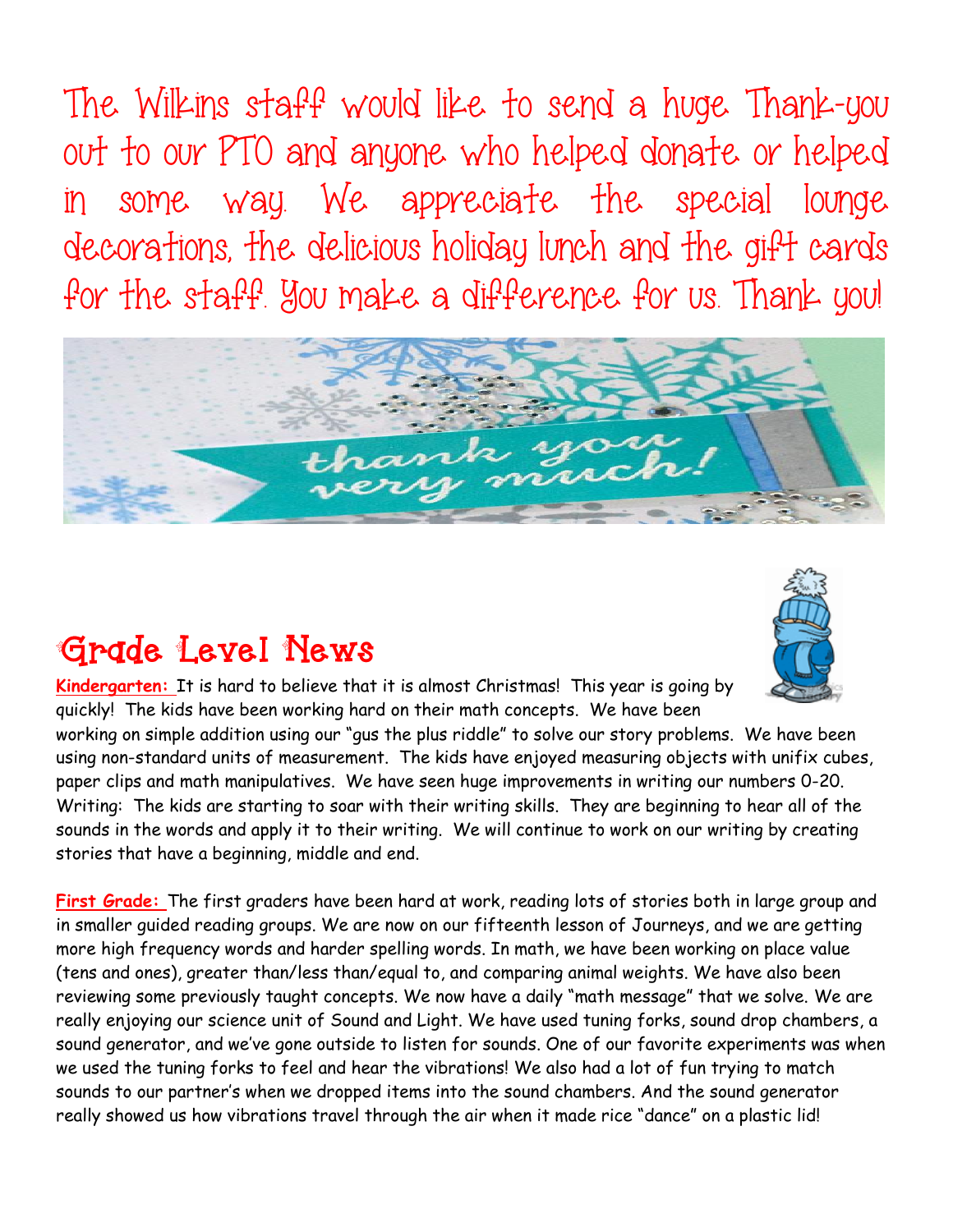**Second Grade:** Second graders are full of excitement for the holidays! This week they got to do some fun activities with writing about elves and reindeer. They had to persuade Santa that they should get the job they applied for. We are learning how to write a Persuasive in our Journeys reading. The boys and girls love all the hands on they get in our Science unit on Solids and Liquids. We finished up Solids and will begin Liquids next. They had to work in a group to build a tower and bridge with the supplies they were given. It was interesting watching the dynamics of the groups. We are finishing up unit 5 in Math. The unit was on 3D and 2D Shapes. They learned about Line Segments, Symmetry and explored Polygons, Arrays and attributes. Unit 6 is Whole Number Operations and Number Stories. The year is going quickly! The children have learned so much already and we look forward to a lot more learning in the remaining months!

**Third Grade:** Our third graders have stayed very busy in December! In math, they have been studying area, perimeter, very large numbers and decimals. They have learned all about urban, suburban and rural communities in social studies. Making dioramas of the different types of communities was a lot of fun and helped them learn to work cooperatively and to make decisions as a group. A highlight of the month was having Officer Mitch Walser and his police dog Fador (from the Marion Police Department) come to do a presentation for us after reading the story "Aero and Officer Mike" in our Journey's reading books. The kids wrote persuasive letters to Santa this month. They were the elves applying for different jobs in Santa's workshop. Delightful stories! The third graders are not only growing physically, but as readers, writers, artists, mathematicians and good citizens as well!

**Fourth Grade:** Fourth grade has been busy!! We've completed the Northeast Region in Social Studies and are learning about the Southeast Region. We continue working hard on some very creative persuasive writing pieces. We are also exploring our Life as an Ant and are excited to share that with you. In math, we're growing in our math skills, and are now applying our basic multiplication facts to extended, multi-digit problems and beginning to learn division with remainders. As always, keep encouraging your child to read 20 minutes each night and keep practicing those math facts!

**Fifth Grade:** In math, fifth graders will continue their study of fractions, including addition and subtraction in Unit 6. They will also begin to organize data with the use of stem-and leaf plots, line plots, and analyze data using sample size. Additionally, students will take the Mid-Year math test. Students are reading realistic fiction, autobiography, adventure and science fiction during our literacy block and are focusing on the skills of: author's purpose, story structure and fact and opinion. Students will focus on narrative writing. Students will begin to learn about Building the First Colonies in social studies and will continue to explore the world of chemistry with the kit called Mixtures and Solutions. Students in 5W will learn about living systems. The focus for Pride, our intervention block, will continue to be literacy.

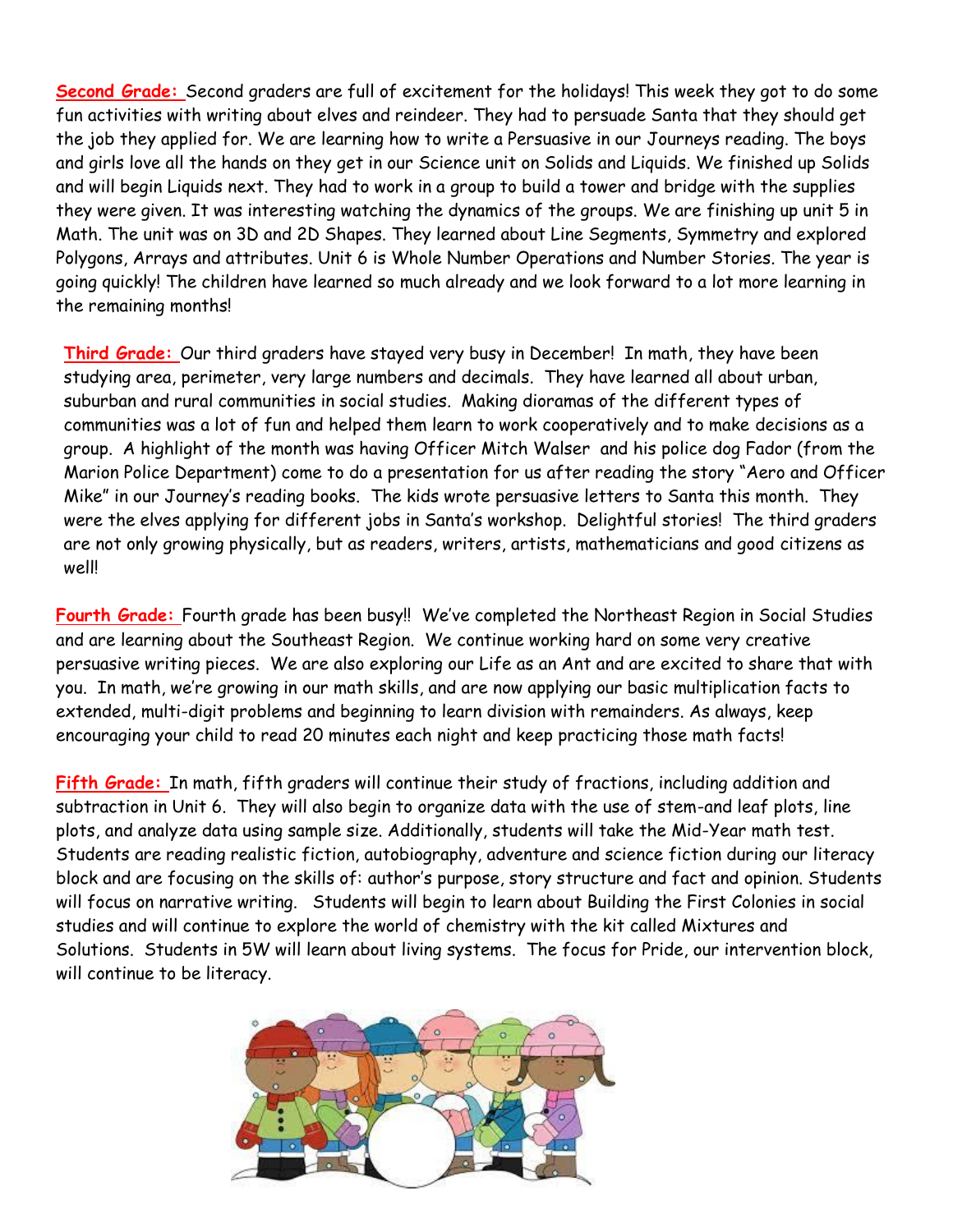## January notes from the Music Room



Congratulations to the wonderful job our  $1<sup>st</sup>$  Graders did on their concert, "Flakes!" They sang to a full house on December 1.

Congratulations to the Chorus for your outstanding performances on December 6. A special thank you to parents for providing transportation to our many events! The Chorus did a fantastic singing the National Anthem for the varsity Basketball game at the High School on December 9 too.

Chorus will begin again on Thursday, **January 26**. Be sure to have your rides arranged to be picked up at 3:30 $\odot$ . All 4<sup>th</sup> and 5<sup>th</sup> graders meet on Thursday from 2:45- 3:30. 5<sup>th</sup> Grade has practice Tuesday morning at 7:30 AM and 4<sup>th</sup> Graders meet on Wednesday morning at 7:30. If there is a late start to school, all before school activities are cancelled. Also, if there is an early out, there will be no after school activities.

The 5th Grade will have their grade level concert on Thursday, February 23 at 6:30. They will be presenting "Let's Jam! It's Our Band".

These are the remaining concert dates we are looking forward to this year:

5<sup>th</sup> Grade - February 23 2 nd Grade – March 23 4 th & 5th Grade Chorus April 14 morning field trip. Return to school by 11:30. Chorus & Wilkins Orchestra Concert– April 18 Kindergarten – April 20

If you have any questions or concerns about what is going on in Music, please don't hesitate to contact me. The best way is through school e-mail at [Kpeterson@linnmar.k12.ia.us.](mailto:Kpeterson@linnmar.k12.ia.us)

Lost & Found: If your child is missing any clothing items, please remember to check the lost & found items. It is

located outside of the Wilkins' media center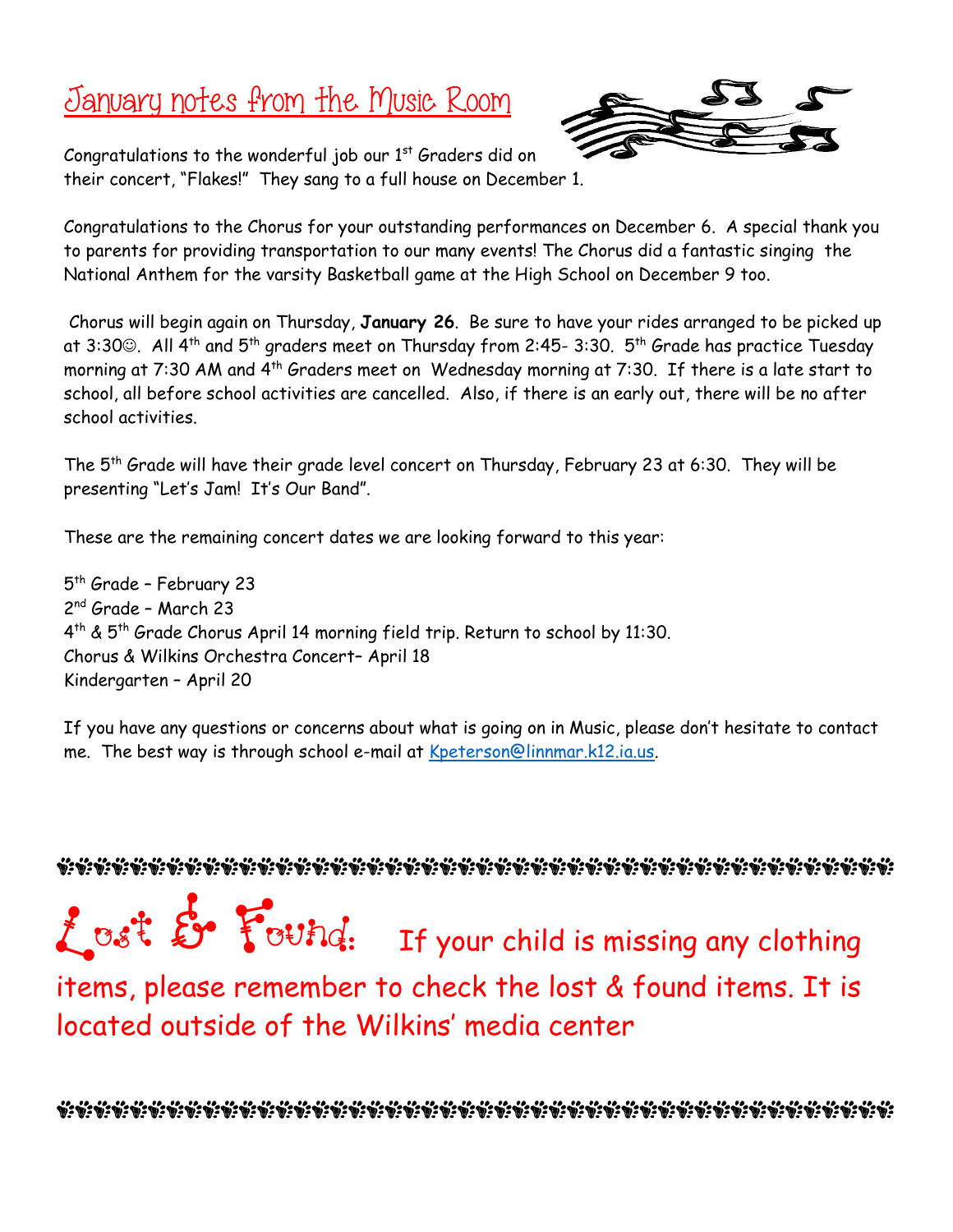

- Jan. 2 ………No School last day of winter break
- Jan. 3 ………School resumes
- Jan. 9 ………Board meeting Work session 5:00 pm - Regular session 7:00 pm
- Jan. 10………PTO meeting 6:30 pm
- Jan. 12………Snowball dance during specials
- Jan. 12………PTO Move Night 6:00 PM
- Jan. 13………No school K- 8 comp Day
- Jan. 16………No school k 12 Professional Development Day
- Jan. 19………Volunteer Workshop 8:30 AM
- Jan. 21………PTO Skate Night 4:00 to 6:00
- Jan. 23……..Board meeting Work session 5:00 pm
	- Regular session 7:00 pm
- Jan. 23………Hearing Screening for grades 2 5
- Jan. 24………Wilkins night at Wendy's from 5:00 7:00 pm
	- 10% of sales goes back to Wilkins
- Jan. 25………Foundation Board Meeting 7:30 8:30 pm

## Free Dental Screenings

St. Luke's Health is doing a dental screening for Kindergartners and 2<sup>nd</sup> graders on January 26<sup>th</sup>. Parents may decline the screening in writing if they do not want their student screened.